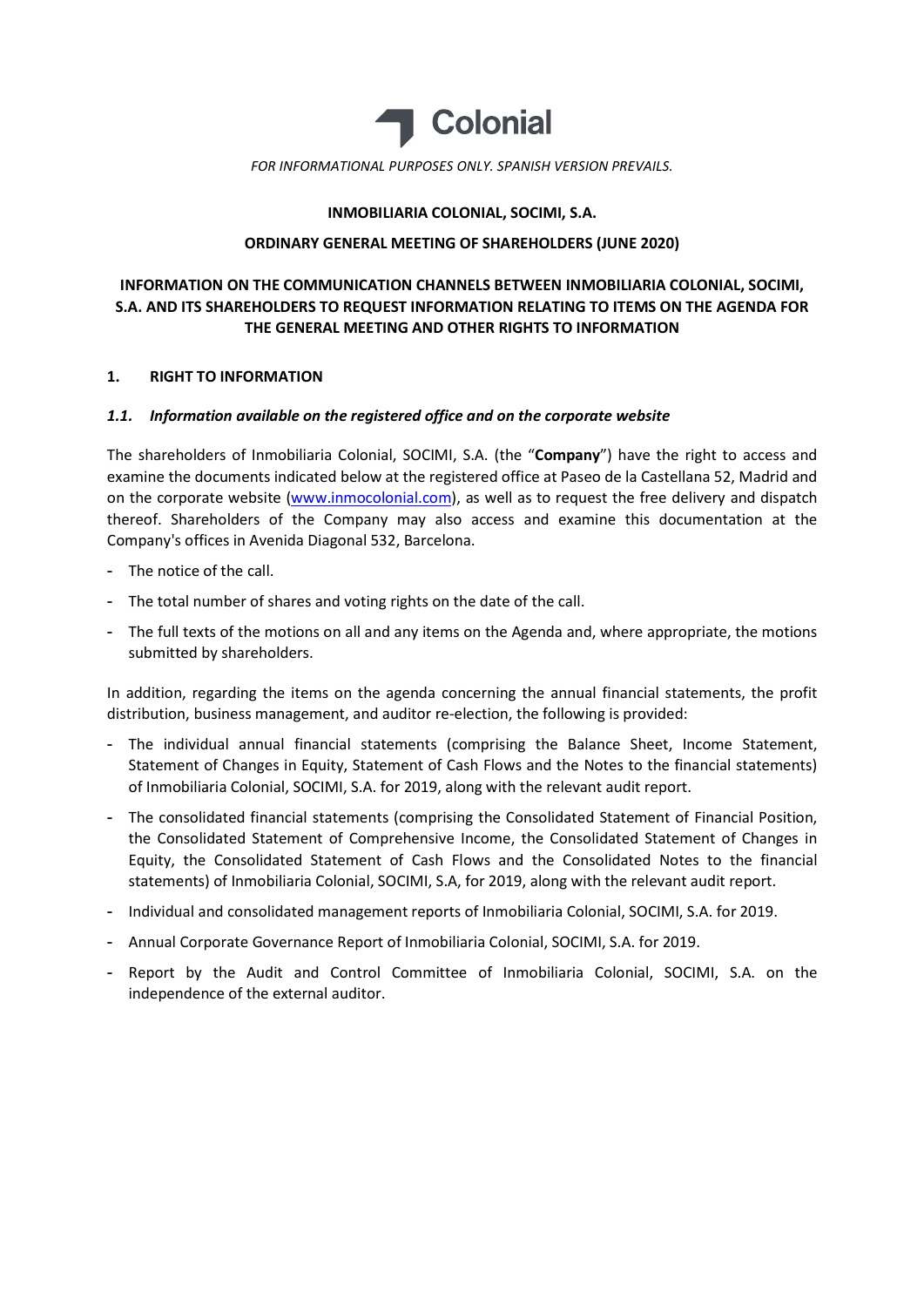

- Report by the Board of Directors supporting the amendment of the proposed profit distribution and distribution of reserves contained in the report on the annual financial statements for 2019, and the letter issued by the Company's auditor confirming that the decision to amend the proposed profit distribution and distribution of reserves would not have changed his opinion set forth in the audit report.
- Report by the Audit and Control Committee of Inmobiliaria Colonial, SOCIMI S.A. on its operations.
- Report by the Appointments and Remuneration Committee of Inmobiliaria Colonial, SOCIMI, S.A. on its operations.

In connection with the items on the agenda regarding the re-election of the Directors, the following is provided:

- Supporting report from the Board of Directors assessing the competence, experience and merits of the candidates proposed for re-election.
- Report from the Appointments and Remuneration Committee on the candidates proposed for reelection of Directors.
- Information (identity, resumé and category) of the Directors whose re-election is put to the vote of the Ordinary General Meeting of Shareholders.

In connection with the items on the agenda regarding the remuneration of Directors, the following is provided:

- Annual Remuneration Report for Directors of Inmobiliaria Colonial, SOCIMI, S.A. for 2019.

In connection with the items on the agenda regarding the amendment of the Company Bylaws and the General Meeting Regulations:

- Report by the Board of Directors on the proposed amendment to the Company Bylaws and General Meeting of Shareholders Regulations to allow shareholders to attend the General Meeting by electronic means.
- Consolidated text of the Company Bylaws.
- Consolidated text of the General Meeting of Shareholders Regulations.

In connection with the informative item on the agenda, the following is provided:

- Report of the Board of Directors of Inmobiliaria Colonial, SOCIMI, S.A. regarding the partial modification of the Board Regulations.
- Consolidated text of the Board Regulations.

#### Also, generally:

- Information on the communication channels between the Company and the shareholders.
- Model attendance, proxy and remote voting card.
- Means and procedures to grant proxies for the General Meeting and to cast a remote vote.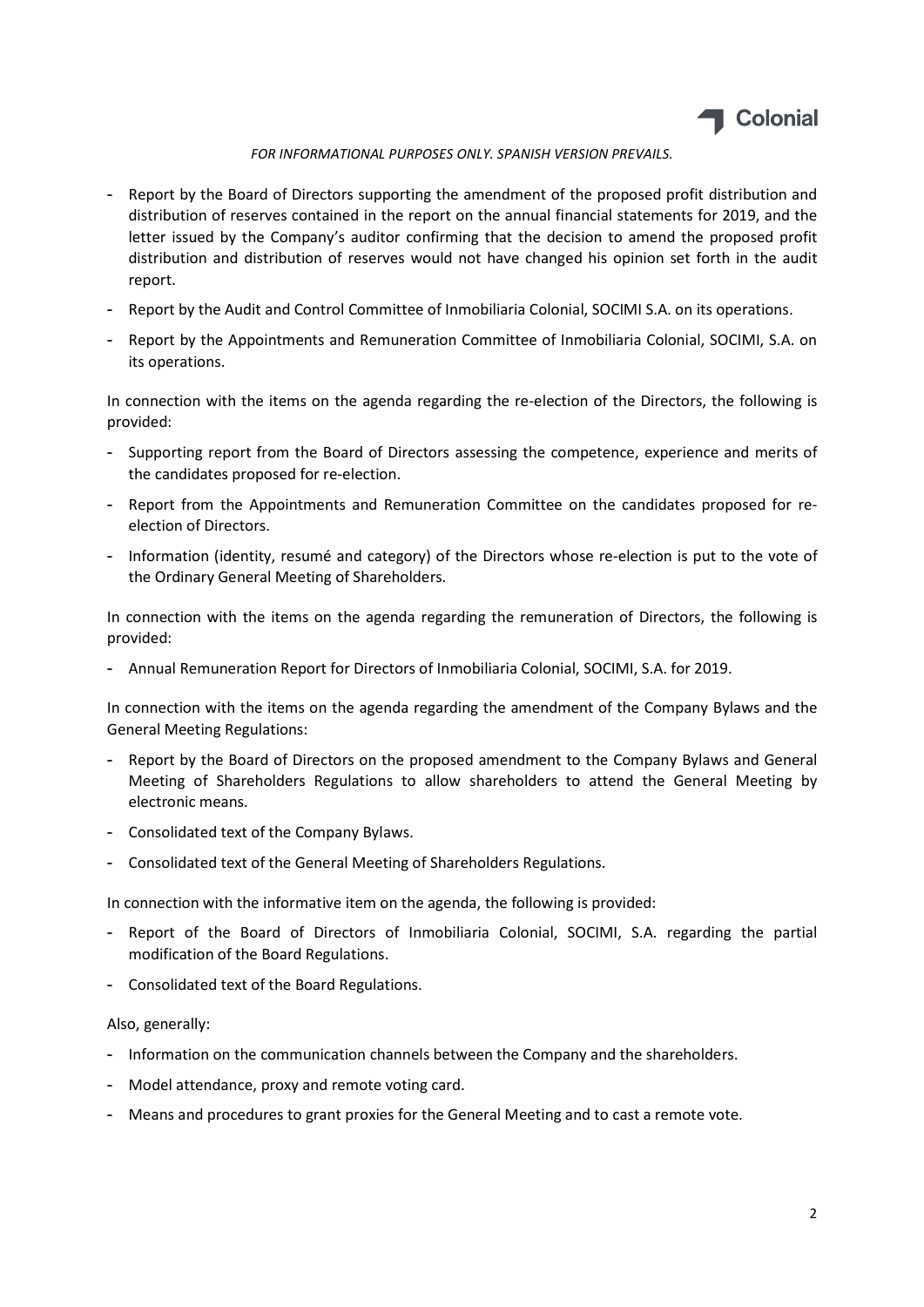

- Operating Rules for the Online Shareholders' Forum.
- Instructions for attending and voting at the General Meeting by electronic means.

# 1.2. Right to information before the General Meeting

Upon calling the meeting, and up to five days before the date set for the General Meeting, the Company's shareholders will be entitled to request such information or clarifications as they deem necessary in connection with the items on the agenda or to submit any questions they consider appropriate in writing. Shareholders may also request in writing, within the same time frame, any clarifications they consider necessary in relation to any public information that the Company may have disclosed to the Spanish Securities Market Commission ("CNMV") since the date of the immediately preceding General Meeting, or regarding the auditor's report.

The Company will be required to provide the information requested, except in such cases where (i) the information may be unnecessary to safeguard the shareholder's rights; (ii) there are objective reasons to believe that the information could be used for purposes that are not related to the Company; and/or (iii) disclosing such information may harm the Company or related companies.

Notwithstanding the above, a request for information cannot be refused when it is supported by a number of shareholders of the Company who make up at least 25% of the Company's share capital. The shareholder shall be liable for any damages caused by the misuse or harmful use of the information requested.

Valid requests for information, clarifications or questions made in writing and the written replies thereto, will be included on the Company's website (www.inmocolonial.com). However, when, prior to raising a specific question, the requested information is clearly, expressly and directly available to all shareholders on the Company's website (www.inmocolonial.com) in a question-answer format, the Company may limit its reply to the information provided on the Company's website.

All requests for documentation and/or information must include the personal details of the person who submitted the same and, in particular, the name and surname(s) or corporate name of the shareholder and the number of shares that they hold; and such requests must be submitted by one of the following methods:

- Post: to the registered office (Paseo de la Castellana 52, 28046 Madrid) or the Company's office in Barcelona (Avenida Diagonal 532, 08006 Barcelona).
- Email address: accionistas@inmocolonial.com.

# 1.3. Right to information during the General Meeting

During the General Meeting, shareholders or their proxies physically attending the meeting may verbally request any information or clarifications they consider necessary in relation to the items on the agenda or any clarifications they deem necessary in relation to any public information that the Company may have disclosed to the CNMV since the date of the immediately preceding General Meeting, or regarding the auditor's report.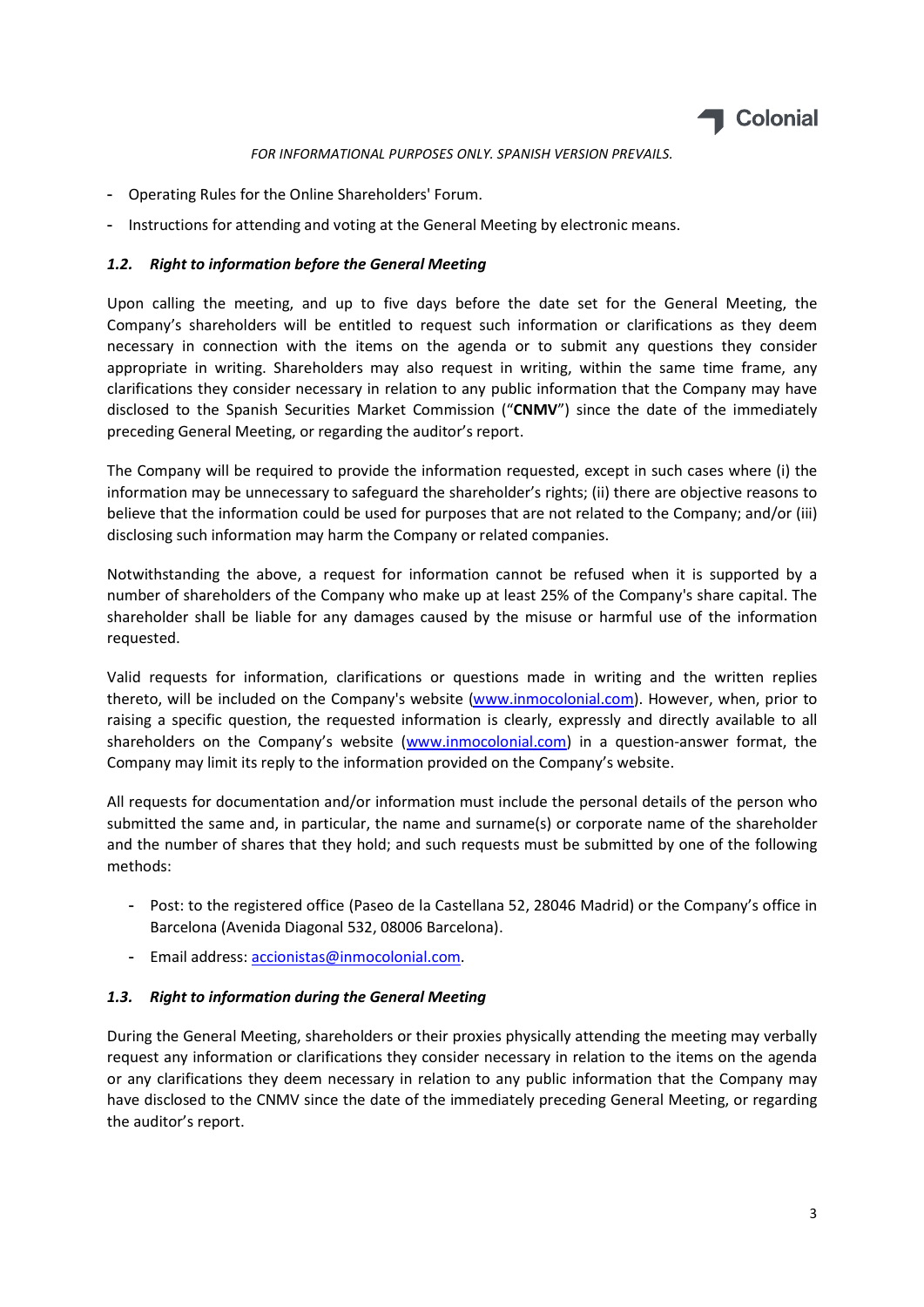

The requests for information or clarifications that, in relation to the items referred to in the previous paragraph, shareholders or their proxies make verbally to the Chairman during the General Meeting of Shareholders, or in writing from the fifth day before the meeting is held, will be answered verbally during the meeting by any of the directors present, at the behest of the Chairman. If it is not possible to comply with the rights of the shareholder at such time, the information required shall be provided in writing within the seven days following the date on which the General Meeting of Shareholders was held.

The Company will be required to provide the information requested, except in such cases where (i) the information may be unnecessary to safeguard the shareholder's rights; (ii) there are objective reasons to believe that the information could be used for purposes that are not related to the Company; and/or (iii) disclosing such information may harm the Company or related companies. Violation of the right to information during a General Meeting shall not be considered as a reasonable cause to contest the General Meeting.

Notwithstanding the above, a request for information cannot be refused when it is supported by a number of shareholders of the Company who make up at least 25% of the Company's share capital. The shareholder shall be liable for any damages caused by the misuse or harmful use of the information requested.

Valid requests for information, clarifications or questions made in writing and the written replies thereto, will be included on the Company's website (www.inmocolonial.com). However, when, prior to raising a specific question, the requested information is clearly, expressly and directly available to all shareholders on the Company's website (www.inmocolonial.com) in a question-answer format, the Company may limit its reply to the information provided on the Company's website.

Shareholders or proxies who physically attend the General Meeting will be allowed to speak at the time and in the order determined by the Presiding Board of the General Meeting. In order to speak at the meeting, shareholders or their proxies physically attending the meeting will identify themselves before the Notary Public, or, where appropriate, before the Presiding Board of the General Meeting, providing their relevant attendance card or certificate, their details and the number of shares they hold, or, where appropriate, represent. Should the shareholders or proxies who speak wish to have their comments recorded in writing in the minutes of the General Meeting of Shareholders, they should present their contribution in writing, at the time, to the Notary Public or Presiding Board of the General Meeting of Shareholders, so they may check it when the shareholder or proxy speaks.

Shareholders or proxies attending the General Meeting remotely and in real time should follow, if they wish to exercise their right to information during the General Meeting, the procedure specified in the document "Instructions for attending and voting at the General Meeting by electronic means" that is available in the section devoted to the General Meeting of Shareholders 2020 ("Electronic Attendance") on the Company's website (www.inmocolonial.com). For matters that are not expressly regulated, the same rules provided for physical attendance at the General Meeting will apply.